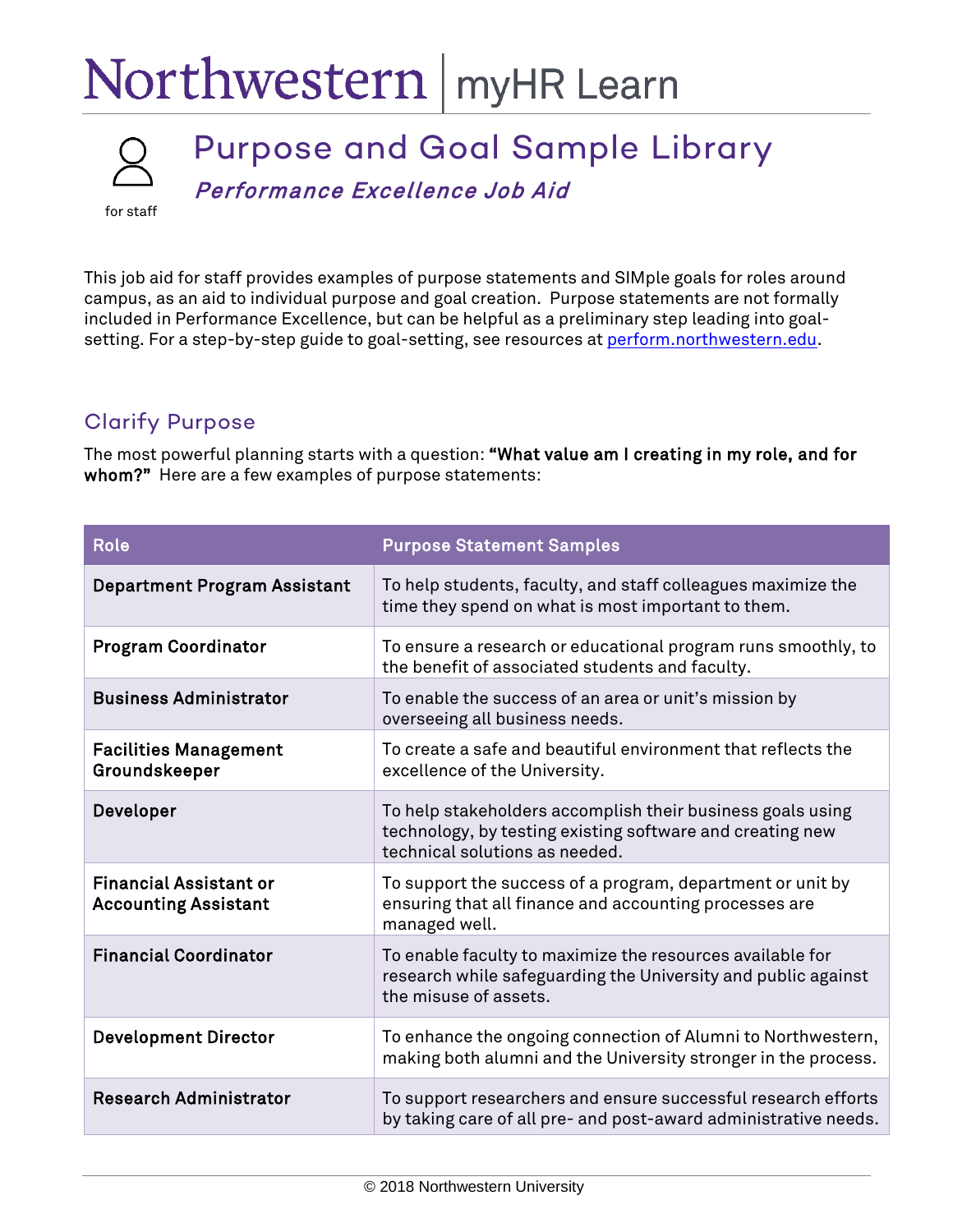| <b>Research Project Coordinator</b> | To enable the research team with the subjects, information,<br>and process to create new knowledge and discoveries. |
|-------------------------------------|---------------------------------------------------------------------------------------------------------------------|
| <b>Research Technician</b>          | To contribute to high-quality research outcomes by providing<br>researchers with reliable data.                     |
| Associate Director, Academic        | To support students in their efforts to proactively manage their                                                    |
| and Career Management               | career and academic choices.                                                                                        |
| <b>Associate Dean of</b>            | To lead the school's advancement by aligning finite resources                                                       |
| Administration                      | (e.g., finances, talent, and space) to priorities.                                                                  |

## Set SIMple Goals

Most of us should aim for two to four performance goals. Northwestern uses the SIMple framework as a guide to setting goals.

- S = Specific or objectively measurable (quantitative or qualitative).
- $I =$  Important or aligned with your unit's goals.
- $M =$  **Meaningful**, motivating or important to you.

Here's a formula to get you started (used in some of the samples below):

I want to achieve \_\_\_\_\_\_\_\_\_\_\_\_, and will know I've succeeded when I can measure \_\_\_\_\_\_\_\_\_

(Important) (Specific)

This is motivating to me because \_\_\_\_\_\_\_\_\_\_\_\_\_\_\_\_\_\_\_\_

(Meaningful)

| Role                                   | <b>SIMple Goal Samples</b>                                                                                                                                                                                                                                                                                                                                                                                                                                                                                                                                                                                                                                                            |
|----------------------------------------|---------------------------------------------------------------------------------------------------------------------------------------------------------------------------------------------------------------------------------------------------------------------------------------------------------------------------------------------------------------------------------------------------------------------------------------------------------------------------------------------------------------------------------------------------------------------------------------------------------------------------------------------------------------------------------------|
| <b>Department Program</b><br>Assistant | (Core Responsibility) I want to provide students who visit the Department<br>office an exceptional experience, by giving them information and guidance<br>that allows them to accomplish their goal, while making them feel valued<br>and respected by the Department. I will know I've succeeded when I can<br>resolve student's need during their initial visit 80% of the time. This is<br>motivating to me because I like taking care of people.<br>(Project or Initiative) I want to improve the faculty expense reimbursement<br>process, allowing faculty to spend less time and have a better overall<br>experience. I will know I've been successful when we ask for faculty |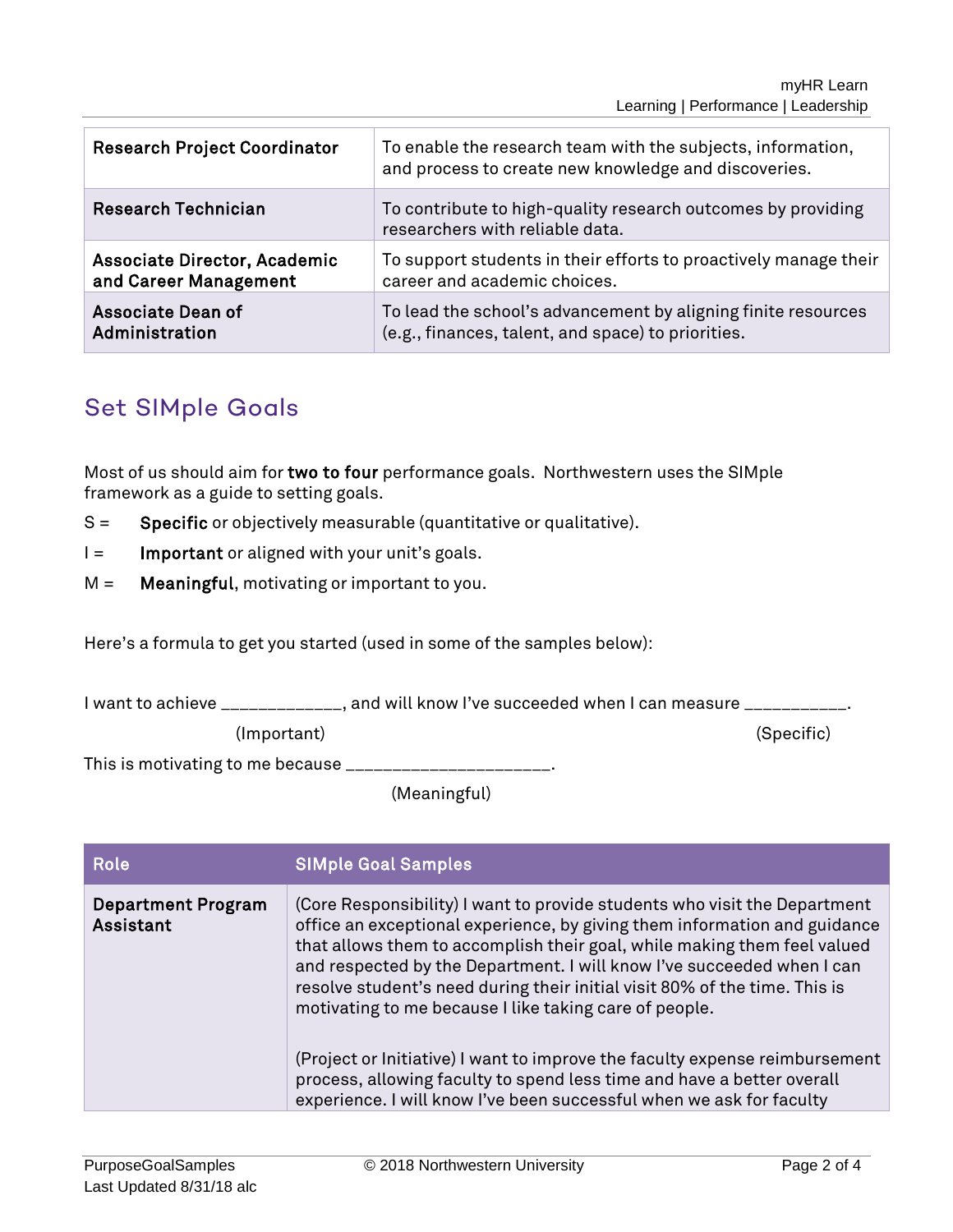|                                                              | feedback and see a reduction in average time from incur to reimburse<br>cycle. This is motivating to me because it's creating order and efficiency.                                                                                                                                                                                                                                                                                                                                                                                                                                                   |
|--------------------------------------------------------------|-------------------------------------------------------------------------------------------------------------------------------------------------------------------------------------------------------------------------------------------------------------------------------------------------------------------------------------------------------------------------------------------------------------------------------------------------------------------------------------------------------------------------------------------------------------------------------------------------------|
| <b>Program Coordinator</b>                                   | (Core Responsibility) I will work to enhance the visibility and reputation of<br>the program by revising and improving the social media plan and activity,<br>increasing traffic to the program website by 25%.                                                                                                                                                                                                                                                                                                                                                                                       |
| <b>Business</b><br>Administrator                             | (Core Responsibility) I want to increase registration to our department<br>colloquia and seminars by strengthening marketing and documenting the<br>planning process for colloquia and seminars so that logistics are in place<br>earlier. I will know I'm successful when registrations increase by at least<br>5% over previous years and this is motivating to me because I am inspired<br>by the work our department does, and want more people to know about it.                                                                                                                                 |
| <b>Facilities</b><br>Management<br>Groundskeeper             | (Core Responsibility) Interact with community members as an<br>ambassador of the University. Answer questions and provide directions in<br>a way that conveys caring and professionalism.<br>(Project or Initiative) I want to improve the way my team does work, by<br>identifying and taking the lead in implementing at least one improvement<br>in how we do things. I will know I'm successful when we've tested it,<br>gotten good results, and shared it with other teams. This is motivating to<br>me because I like continuous improvement and being someone who<br>creates positive change. |
| Developer                                                    | (Core Responsibility) Better serve internal business leaders by improving<br>the process and frequency of reviewing all feature/upgrade and change<br>requests in order to make a case to supervisors or vendors about most<br>pressing user needs. Success is measured by quality and quantity of<br>structured reports about change requests (target based on previous #).                                                                                                                                                                                                                          |
| <b>Financial Assistant or</b><br><b>Accounting Assistant</b> | (Core Responsibility) To help all those who have questions get the<br>information they need, and build confidence that the finance and<br>accounting team is there to help, by improving the internal system used to<br>catalogue queries and responses, and achieving a 100% satisfaction rate<br>on calls or emails.                                                                                                                                                                                                                                                                                |
| <b>Financial Coordinator</b>                                 | (Core Responsibility) Track and communicate faculty research accounts<br>such that faculty can maximize their resources with a minimum of effort.<br>Results will be measured by faculty feedback and reduction of accounting<br>rework.<br>(Project or Initiative) Design and implement a new report that solves a<br>currently unmet Department need. This report will provide insight to<br>support better decisions or a better ability to manage.                                                                                                                                                |